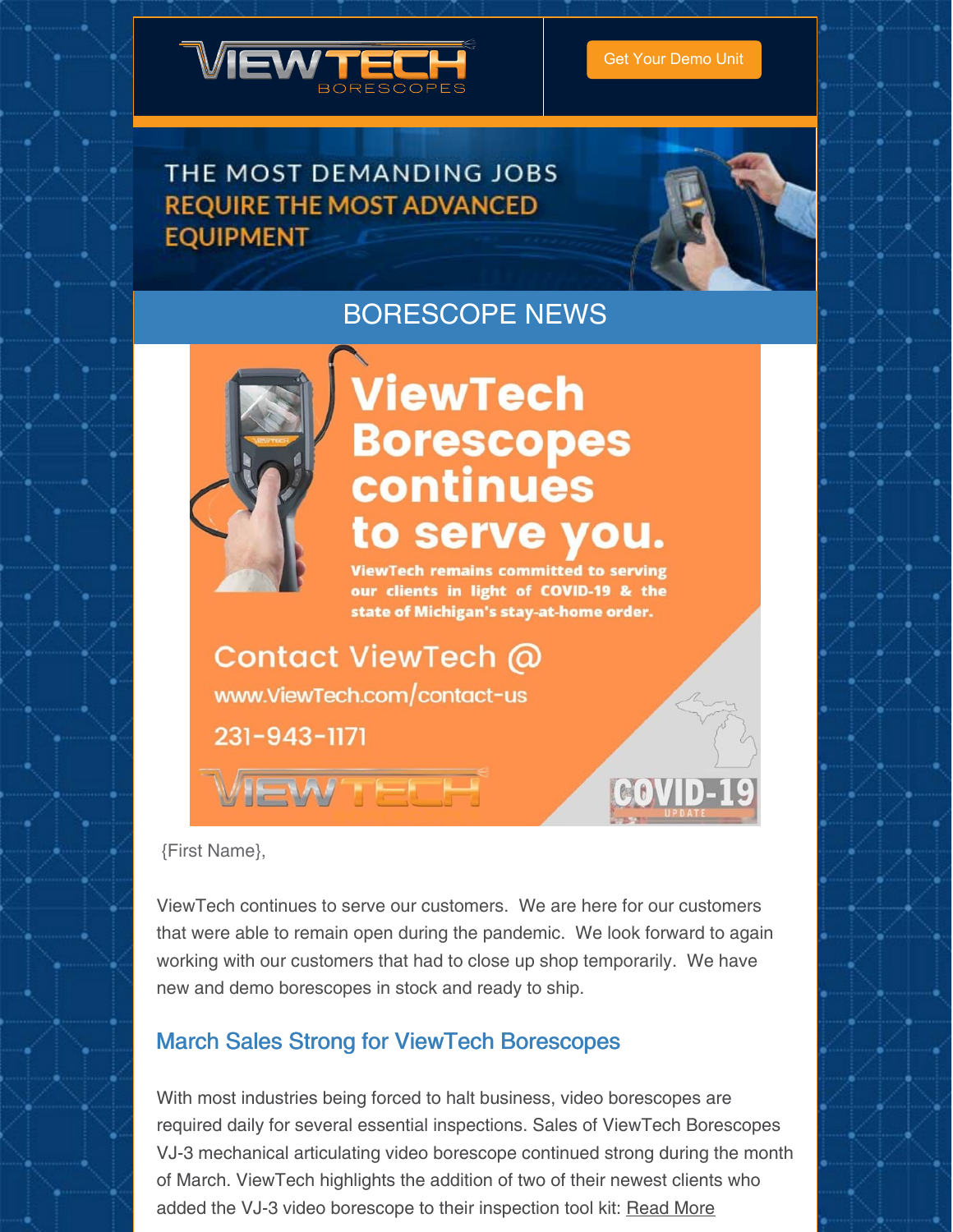## INDUSTRY NEWS



#### Duncan Aviation Makes Masks and Gowns for Front Line Workers Amid COVID-19 Pandemic

In late March, Duncan Aviation had begun social distancing at work to prevent potential spread of COVID-19 and began looking to acquire face masks for use by team members when they absolutely had to work together in close quarters, like an aircraft flight deck, for a short period of time. It became obvious that mask supplies were depleted and that health care workers and those working directly with the public in service roles didn't have enough masks to meet their anticipated needs.

#### READ [MORE](https://www.avm-mag.com/duncan-aviation-makes-masks-and-gowns-for-front-line-workers-amid-covid-19-pandemic/)

#### Texas' Oil and Gas Regulators Aren't Ready to Cut Production Yet

Facing a steep drop in oil demand with much of the world staying home to practice social distancing, more than 55 energy executives, analysts and critics appeared one after another Tuesday at a video meeting of the Texas agency that regulates the oil and gas industry to weigh in on a request that the state's oil production be cut.

#### READ [MORE](https://news4sanantonio.com/news/local/texas-oil-and-gas-regulators-arent-ready-to-cut-production-yet)

#### America's Largest Municipal Utility Invests in Move from Coal to Hydrogen Power

The Los Angeles Department of Water and Power (LADWP), the largest municipal utility in the nation, is leading a \$1.9 billion effort to develop the world's first utility-scale hydrogen power plant. The city is one of more than 150 across the country that have committed to 100 percent renewable power by 2050.

#### READ [MORE](https://www.governing.com/Americas-Largest-Municipal-Utility-Invests-from-Coal-to-Hydrogen-Power.html)